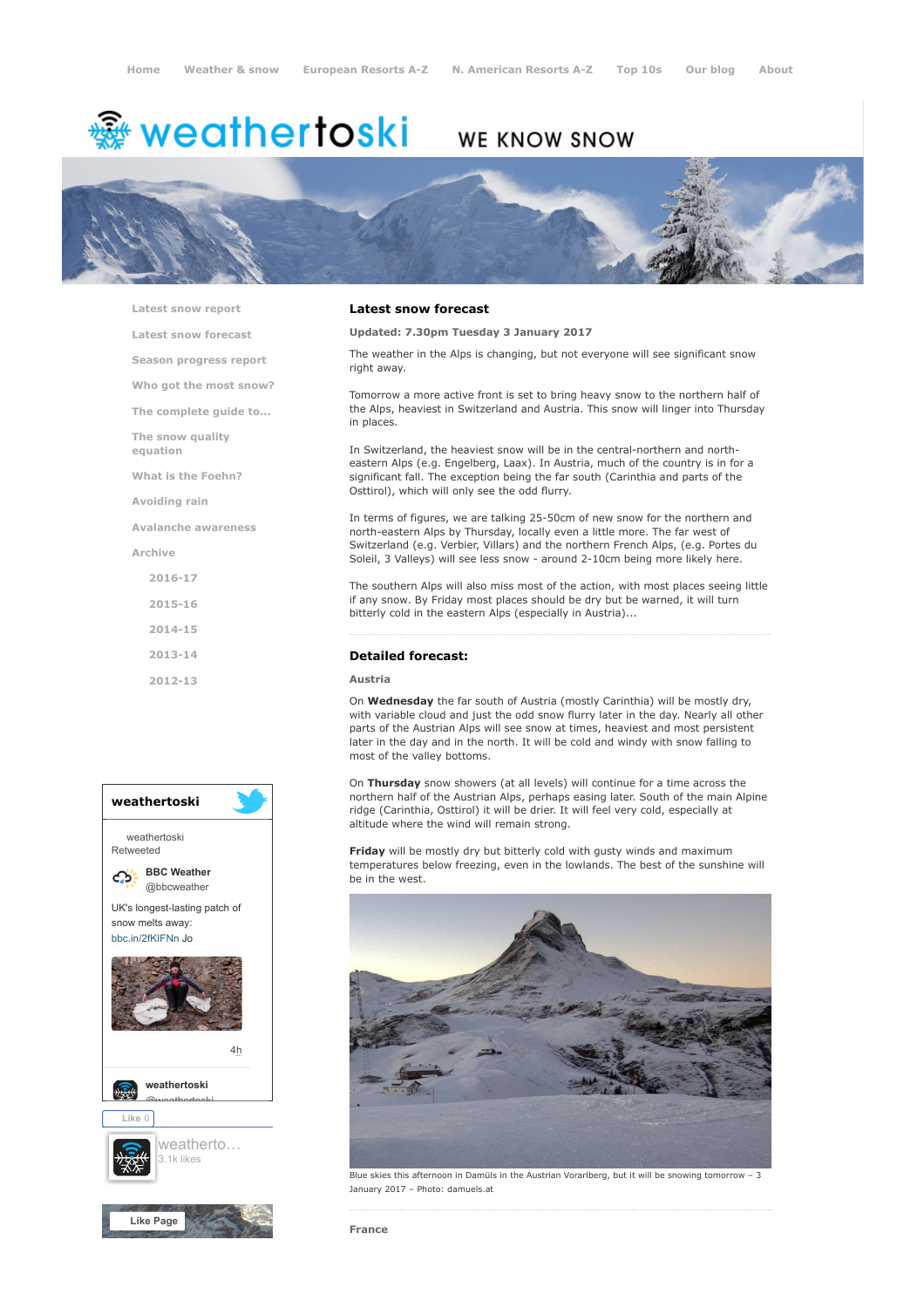Follow me on: **Luitt** 

Tweet this page

Tailor-made ski holidays and short breaks to some of the finest hotels in the Alps 020 3397 8450

[Tweet](https://twitter.com/intent/tweet?original_referer=https%3A%2F%2Fwww.weathertoski.co.uk%2Fweather-snow%2Farchive%2Fsnow-forecast-03-01-2017%2F&ref_src=twsrc%5Etfw&text=Weather%20to%20ski%20-%20Snow%20forecast%20-%203%20January%202017&tw_p=tweetbutton&url=https%3A%2F%2Fwww.weathertoski.co.uk%2Fweather-snow%2Farchive%2Fsnow-forecast-03-01-2017%2F)





# Contact us...

Got a burning question about weather or snow conditions in the Alps? [Contact us](https://www.weathertoski.co.uk/about-1/contact-us/) and we'll do our best to answer it...

#### E: [info@weathertoski.co.uk](mailto:fraser@weathertoski.co.uk)

T: +44 (0)20 3151 3154

Wednesday will dry with plenty of sunshine in the southern French Alps (south of Grenoble). Further north, cloud cover will be more variable with a few flurries (300-600m) later in the day, heaviest closest to the Swiss border (e.g. Avoriaz) but generally not amounting to very much.

On Thursday morning any remaining flurries will quickly clear the northern French Alps, leaving most areas with a sunny but cold day. Watch out for a nagging wind in more exposed areas.

Friday will again be sunny but will remain on the cold and windy side.



#### Italy

Wednesday will be mostly dry with sunny spells. However, cloud will increase near the northern border areas later in the day with one or two flurries possible here and there (e.g. Cervinia, Livigno).

Thursday will be similar with lots of dry and bright weather but also some cloud close to the border areas where the odd flurry is still possible. It will be cold and windy.

Friday is expected to be sunny across the board but still breezy and cold, especially in the east.



Pila will miss most of the snow from this next storm but is in pretty good shape already – 3 January 2017 – Photo: pila.it

#### Switzerland

Wednesday will be mostly cloudy with the best of any brightness early in the day and in the south. Snow (to very low levels) will reach the northern Swiss Alps during the day, extending to most areas except the far south by evening, but always heaviest in the central-northern and north-eastern Alps (e.g. Engelberg, Laax, Flumserberg).

Thursday will see snow showers (at all levels) continue for a time across the northern Swiss Alps, dying away later. The best of any drier, brighter weather will be in the south but it will be cold and windy (especially at altitude).

Friday will be sunnier but very cold (especially in the east) and still windy in exposed areas.